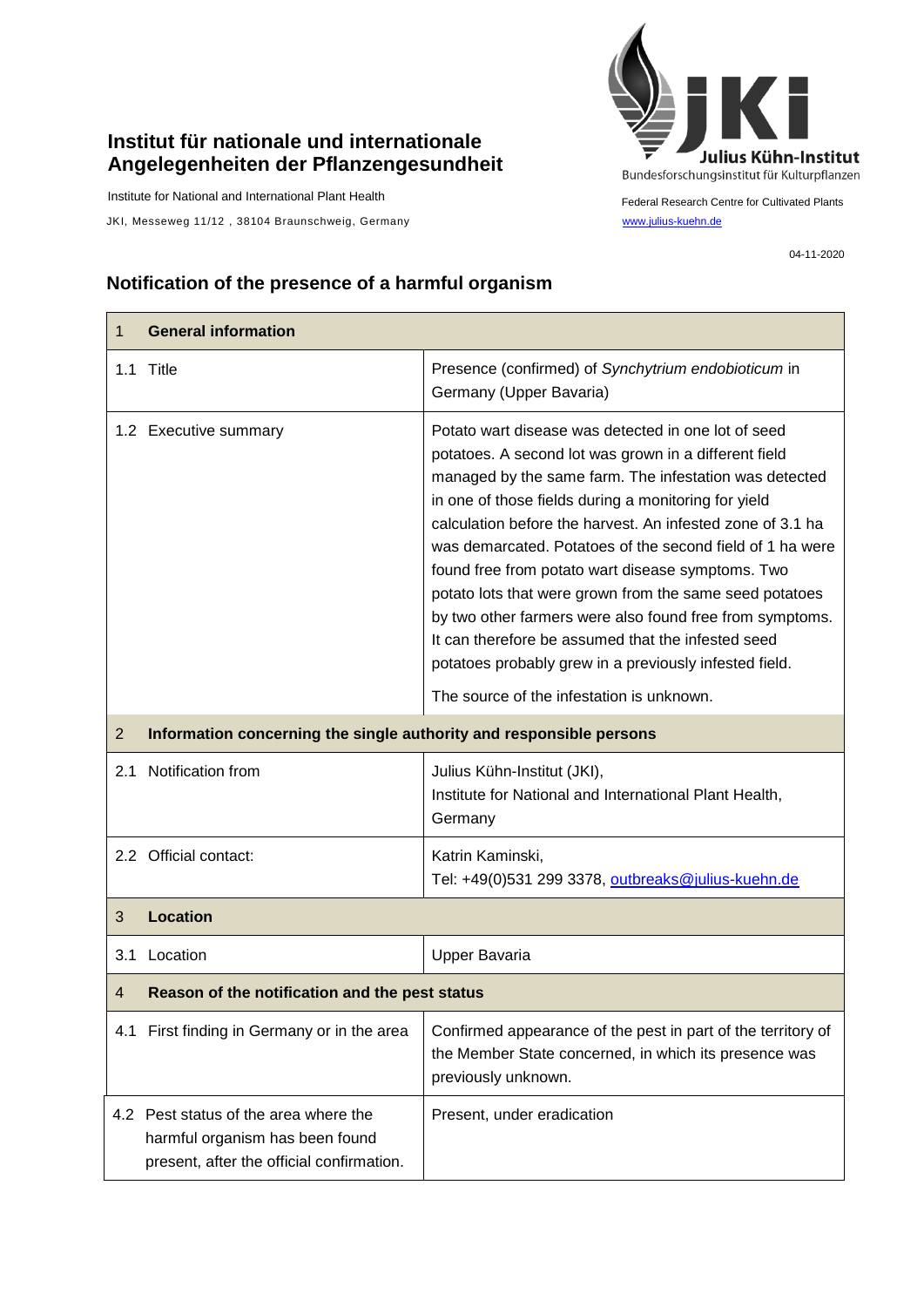|     | 4.3 Pest status in Germany before the<br>official confirmation of the presence, or<br>suspected presence, of the harmful<br>organism. | Present, at low prevalence, few occurrences                                                                                                                                                                    |  |
|-----|---------------------------------------------------------------------------------------------------------------------------------------|----------------------------------------------------------------------------------------------------------------------------------------------------------------------------------------------------------------|--|
|     | 4.4 Pest status in Germany after the<br>official confirmation of the presence of<br>the harmful organism.                             | Present, at low prevalence, few occurrences                                                                                                                                                                    |  |
| 5   | Finding, sampling, testing and confirmation of the harmful organism                                                                   |                                                                                                                                                                                                                |  |
| 5.1 | How the presence or appearance of<br>the harmful organism was found.                                                                  | Official inspection for purposes other than phytosanitary<br>ones.                                                                                                                                             |  |
|     |                                                                                                                                       | On 2nd September 2020, infested tubers were detected<br>during a monitoring for yield calculation before the harvest.<br>The suspected case was reported to the official body on<br>9 <sup>th</sup> September. |  |
|     | 5.2 Date of finding:                                                                                                                  | 09-09-2020                                                                                                                                                                                                     |  |
|     | 5.3 Sampling for laboratory analysis.                                                                                                 | 11-09-2020                                                                                                                                                                                                     |  |
|     | 5.4 Name and address of the Laboratory                                                                                                | Julius Kühn-Institut - Institut für Pflanzenschutz in<br>Ackerbau und Grünland                                                                                                                                 |  |
|     |                                                                                                                                       | Stahnsdorfer Damm 81                                                                                                                                                                                           |  |
|     |                                                                                                                                       | 14532 Kleinmachnow                                                                                                                                                                                             |  |
| 5.5 | Diagnostic method                                                                                                                     | According to peer reviewed protocols.                                                                                                                                                                          |  |
| 5.6 | Date of official confirmation of the<br>harmful organism's identity.                                                                  | 16-09-2020                                                                                                                                                                                                     |  |
| 6   | Infested area, and the severity and source of the outbreak in that area                                                               |                                                                                                                                                                                                                |  |
| 6.1 | Size and delimitation of the infested<br>area.                                                                                        | 3.1 ha                                                                                                                                                                                                         |  |
|     | 6.2 Characteristics of the infested area                                                                                              | Open air – production area: field (arable, pasture)                                                                                                                                                            |  |
|     | and its vicinity.                                                                                                                     | Plant to be (re)planted or reproduced                                                                                                                                                                          |  |
|     | 6.3 Host plants in the infested area and its<br>vicinity                                                                              | Solanum tuberosum                                                                                                                                                                                              |  |
|     | 6.4 Infested plant(s), plant product(s) and<br>other object(s).                                                                       | Solanum tuberosum                                                                                                                                                                                              |  |
|     | 6.5 Source of the outbreak                                                                                                            | Not known                                                                                                                                                                                                      |  |